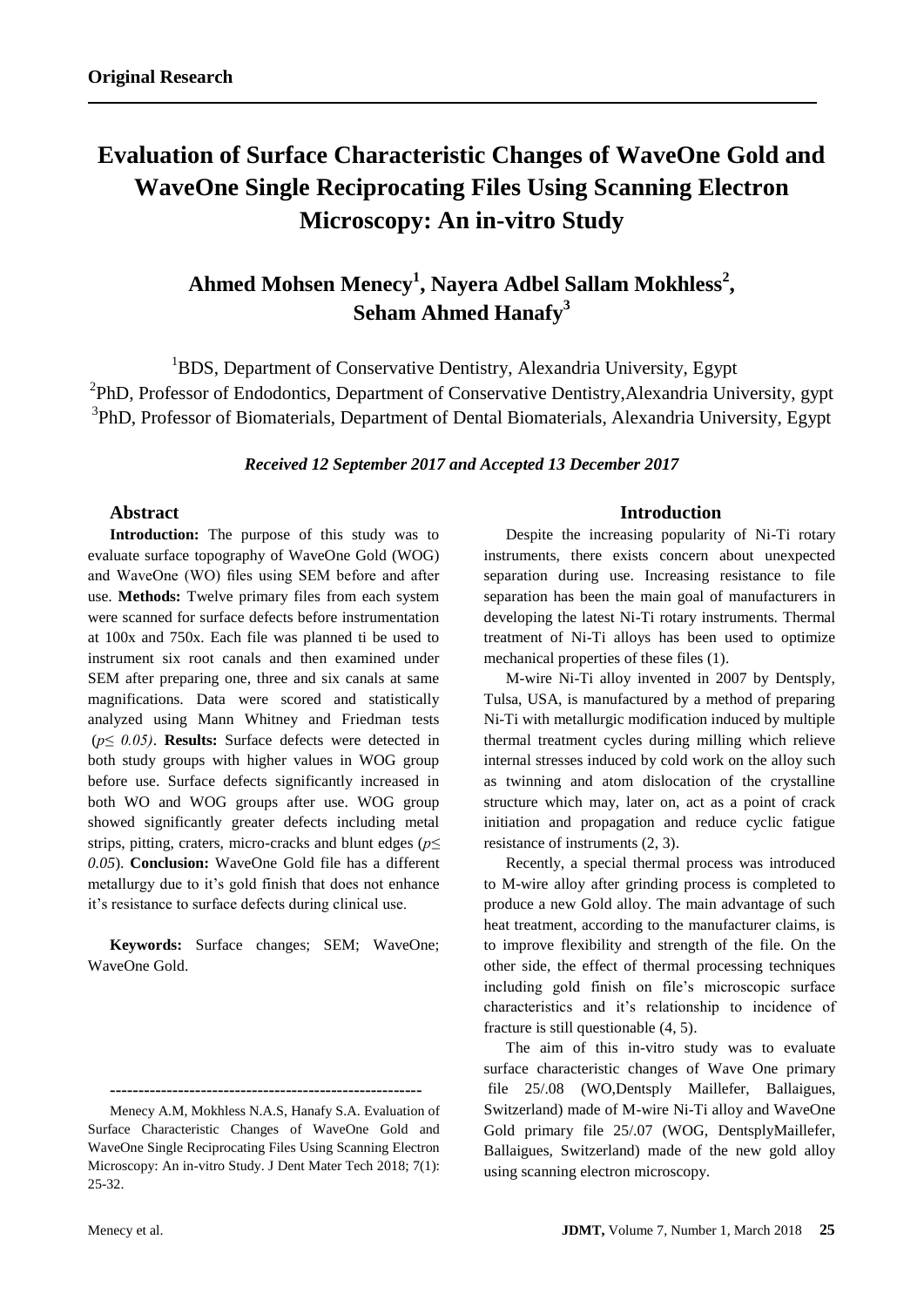#### **Materials and methods**

**Grouping:** Twenty four primary files were used in this study and divided according to the type of file into two groups (n=12). The sample size was calculated for the study using stuG\* Power [3.1.9.2 software for](http://www.gpower.hhu.de/fileadmin/redaktion/Fakultaeten/Mathematisch-Naturwissenschaftliche_Fakultaet/Psychologie/AAP/gpower/GPowerWin_3.1.9.2.zip)  [Windows](http://www.gpower.hhu.de/fileadmin/redaktion/Fakultaeten/Mathematisch-Naturwissenschaftliche_Fakultaet/Psychologie/AAP/gpower/GPowerWin_3.1.9.2.zip) [\(Universität Düsseldorf,](http://www.gpower.hhu.de/en.html) Germany).

**Pre-instrumentation scanning:** The files from each group were observed under SEM at 100x and 750x magnifications in lateral views, with no cleaning treatment before use (JSM-5300, JEOL, USA) to detect any manufacturing defect present. Each file was scanned twice; one with the flat portion on the shank facing up and one with the flat portion facing down. Files were evaluated at three segments starting from the tip: 0-2mm, 2-4mm and 4- 8mm.

**Preparation of teeth:** A total of 144 extracted mandibular molars were collected from the outpatient clinic of Oral Surgery Department, Faculty of Dentistry, Alexandria University, Egypt. The length of selected teeth were in the range of 19-21mm, type I Vertucci's classification (6) and 15º to 30º mesial root curvature (Schneider's technique) (7) starting at 6-8mm from the apex. Teeth were disinfected by immersion in 2.5% sodium hypochlorite for 30 minutes and cleaned from soft tissues and calculus. Endodontic access cavities were prepared using #4 round end diamond bur for the initial entry followed by Endo-Z bur (Komet, Brasseler GmbH& Co.KG, Germany) for lateral extension and finishing of the cavity walls. Access cavities were then irrigated with 3ml of 2.5% sodium hypochlorite. All specimens were standardized to 18 mm length by flattening of the cusps using a double-faced diamond disc (Komet, Brasseler GmbH& Co.KG, Germany) mounted on low-speed handpiece. To ensure apical patency, a # 10 K file was introduced until just visible at the apical foramen and 1mm was subtracted from this measurement to establish working length. Only canals that could be negotiated by  $# 10$  or  $# 15$  K file but resisted passage of # 20 K file were selected. The apical foramen of each root was sealed with a ball of wax and the teeth were placed in acrylic resin blocks to facilitate handling.

**Canal instrumentation:** Mechanical glide path preparation was performed in all canals using ProGlider files (DentsplyMaillefer, Ballaigues, Switzerland) mounted on endodontic engine X-Smart plus (DentsplyMaillefer, Ballaigues, Switzerland) with 16:1 contra angle at 300 rpm and 3 N/cm as recommended by the manufacturer. In both study groups, each file was used to prepare six root canals using X-Smart Plus electronic motor in reciprocal motion according to the pre-saved program on the motor by the manufacturer. Shaping procedures were performed until the file met resistance or reached the full working length. After

three pecking motions, the instrument was removed from the canal and cleaned with sterile gauze and the canal was irrigated with 3 ml of 2.5℅ NaOCl using a 30 gauge needle with lateral opening. EDTA gel was used to aid in preparation of the root canals. This procedure was repeated until the file reached the original working length. After each canal preparation, the files were cleaned thoroughly with a soft toothbrush under running water and then placed in an ultrasonic cleaner for 5 minutes to remove dentin debris. Each instrument was properly dried and stored in closed Eppendorf tube before next SEM analysis.

**Post- instrumentation scanning:** All instruments were observed under SEM in lateral views at 100x and 750x magnifications after preparing one, three and six root canals in a same manner as in pre-instrumentation scanning. Repositioning and photographing the files in the same position in the SEM chamber is important to observe and compare the changes between the sessions.

The superficial defects present in both groups were observed after instrumenting one, three and six root canals by two reliable operators and scored according to Tripi*et al.* score(8) including the following:

(a) Micro-cracks: microscopic cracks in the blades without complete instrument separation.

(b) Complete fracture: instrument separation during study.

(c) Metal strips: visible strips of metal on the surface of the instrument.

(d) Pitting:presence of several small pits.

(e) Disruption of cutting edge: loss of the regular continuous shape of the blades.

(f) Fretting: observable notches and incisions on the surface.

(g) Plastic deformation: loss of regular geometry of the instrument.

(h) Craters: presence of large pits in the surface.

(i) Dentin debris: presence of materials removed from canal walls.

(j) Blunt edges: loss of sharpness of cutting edges.

(k) Scraping: visible scraped areas on the surface.

After data was collected, it was revised and fed to statistical software SPSS IBM version 20 (SPSS, Inc., Chicago, IL). Descriptive statistics in the form of mean and standard deviation were used to describe numeric data. Friedman test was used to calculate variability within every single group, while variability among the two study groups was calculated using Mann Whitney test at *p ≤ 0.05.*

#### **Results**

The descriptive and analytic statistics were illustrated in tables (1-6).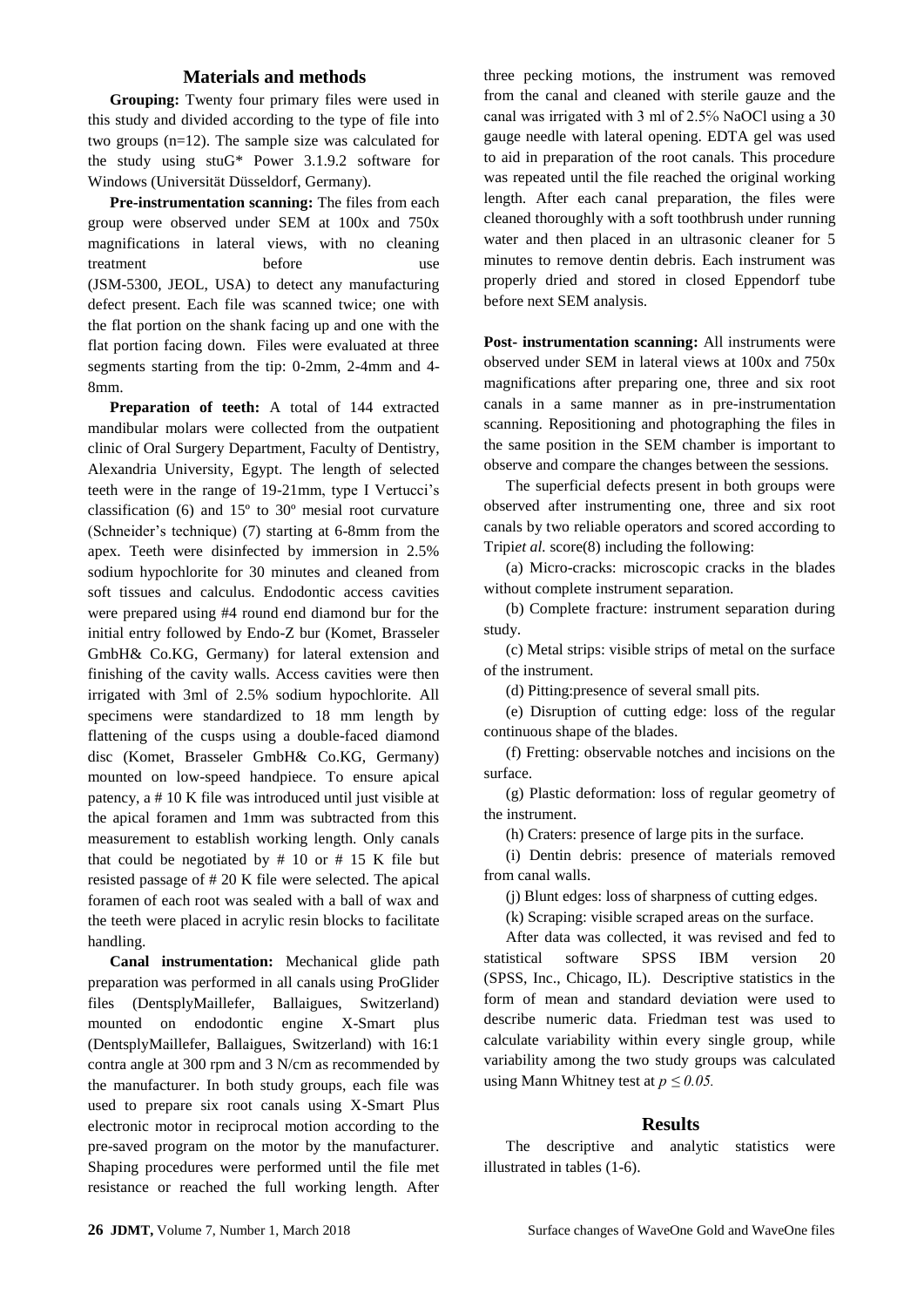Before use, micro-cracks were detected in WOG group only; in addition, WOG group presented significantly more metal strips and pitting than WO group, while no significant difference was found between both groups concerning debris (*p<0.05*) (Fig 1 and Fig 2).

After use, WO group showed significantly more debris than WOG group, while WOG group showed significantly more metal strips, pitting, craters, microcracks and blunt edges. Both groups showed a significant decrease in metal strips in the apical part compared to the coronal part; both groups showed significantly more debris in the coronal segment after one canal preparation but the amount of debris was significantly greater in the apical segment after preparing three and six canals  $(p<0.05)$  (Fig 3- 5).

Craters and micro-cracks significantly increased with use in WOG after preparing one canal while in WO group craters were not shown except after preparing six canals. The apical part of WO files showed significantly more pitting and blunt edges coincident with more debris than the coronal part *(p<0.05).*

|                      |                                                                                                                                                                                                     | After use in canal scoring  |                         |                        |                         |
|----------------------|-----------------------------------------------------------------------------------------------------------------------------------------------------------------------------------------------------|-----------------------------|-------------------------|------------------------|-------------------------|
| <b>Metal Strips</b>  | Before using scoring $(n = 12)$                                                                                                                                                                     |                             | 3                       | 6                      | P                       |
|                      |                                                                                                                                                                                                     | $(n = 12)$                  | $(n = 12)$              | $(n = 12)$             |                         |
| Wave one             |                                                                                                                                                                                                     |                             |                         |                        |                         |
| $0 - 2$ mm           | $1.75 \pm 1.71$                                                                                                                                                                                     | $0.58 \pm 0.51$             | $1.3 \pm 1.2$           | $0.0 \pm 0.0$          | $0.003*$                |
| $2 - 4$ mm           | $2.92 \pm 2.19$                                                                                                                                                                                     | $2.17 \pm 1.47$             | $2.5 \pm 2.20$          | $2.5 \pm 2.30$         | 0.298                   |
| $4 - 8$ mm           | $6.25 \pm 2.60$                                                                                                                                                                                     | $4.42 \pm 2.31$             | $3.17 \pm 1.64$         | $1.92 \pm 1.62$        | $0.003^*$               |
| $\mathbf{p}_0$       | $0.004*$                                                                                                                                                                                            | $0.006*$                    | $0.013*$                | $0.005*$               |                         |
| <b>Wave one Gold</b> |                                                                                                                                                                                                     |                             |                         |                        |                         |
| $0 - 2$ mm           | $4.83 \pm 1.53$                                                                                                                                                                                     | $4.42 \pm 3.99$             | $1.75 \pm 1.36$         | $1.6 \pm 1.2$          | ${<}0.001$ <sup>*</sup> |
| $2 - 4$ mm           | $9.33 \pm 3.08$                                                                                                                                                                                     | $7.92 \pm 2.54$             | $3.33 \pm 1.87$         | $3.33 \pm 1.50$        | ${<}0.001$ <sup>*</sup> |
| $4 - 8$ mm           | $12.83 \pm 2.48$                                                                                                                                                                                    | $9.92 \pm 2.64$             | $8.25 \pm 2.49$         | $6.58 \pm 1.62$        | ${<}0.001$ <sup>*</sup> |
| $\mathbf{p}_0$       | ${<}0.001$ <sup>*</sup><br>$\mathbf{1}$ $\mathbf{c}$ $\mathbf{r}$ $\mathbf{1}$ $\mathbf{r}$ $\mathbf{r}$ $\mathbf{r}$ $\mathbf{r}$ $\mathbf{r}$ $\mathbf{r}$ $\mathbf{r}$ $\mathbf{r}$ $\mathbf{r}$ | $0.007^*$<br>$-1$ $-1$ $-1$ | ${<}0.001$ <sup>*</sup> | $< 0.001$ <sup>*</sup> |                         |

**Table 1**. Comparison between the two study groups according to metal strips

P: p values for Friedman test for comparing between the four studied periods

 $p<sub>0</sub>$ : p values for Friedman test for comparing between the three file segments

\*: Statistically significant at  $p \le 0.05$ 

| <b>Table 2.</b> Comparison between the two study groups according to debris<br>After use in canal scoring |                                 |                  |                   |                  |                         |  |
|-----------------------------------------------------------------------------------------------------------|---------------------------------|------------------|-------------------|------------------|-------------------------|--|
|                                                                                                           |                                 |                  |                   |                  |                         |  |
| <b>Debris</b>                                                                                             | Before using scoring $(n = 12)$ |                  | 3                 | 6                | P                       |  |
|                                                                                                           |                                 | $(n = 12)$       | $(n = 12)$        | $(n = 12)$       |                         |  |
| <b>Wave one</b>                                                                                           |                                 |                  |                   |                  |                         |  |
| $0 - 2$ mm                                                                                                | $6.92 \pm 2.81$                 | $18.58 \pm 8.43$ | $35.17 + 6.97$    | $22.67 + 4.68$   | ${<}0.001$ <sup>*</sup> |  |
| $2 - 4$ mm                                                                                                | $7.75 \pm 5.94$                 | $22.17 \pm 8.93$ | $34.17 \pm 12.13$ | $21.17 \pm 7.85$ | $< 0.001$ <sup>*</sup>  |  |
| $4 - 8$ mm                                                                                                | $12.0 \pm 2.66$                 | $28.92 \pm 9.02$ | $33.08 \pm 5.52$  | $16.83{\pm}4.06$ | ${<}0.001$ <sup>*</sup> |  |
| $\mathbf{p}_0$                                                                                            | $0.008*$                        | $0.006^*$        | 0.739             | $0.016^*$        |                         |  |
| <b>Wave one Gold</b>                                                                                      |                                 |                  |                   |                  |                         |  |
| $0 - 2$ mm                                                                                                | $6.58 \pm 1.68$                 | $8.58 \pm 5.63$  | $25.17 \pm 15.70$ | $23.17 \pm 6.12$ | < 0.001                 |  |
| $2 - 4$ mm                                                                                                | $7.42 \pm 2.15$                 | $10.58 + 5.74$   | $13.42 \pm 7.55$  | $17.0 \pm 7.64$  | 0.023                   |  |
| $4 - 8$ mm                                                                                                | $11.67 \pm 2.19$                | $14.08 \pm 5.18$ | $21.0 \pm 7.32$   | $13.75 \pm 4.81$ | $0.002*$                |  |
| $\mathbf{p}_0$                                                                                            | ${<}0.001$ <sup>*</sup>         | 0.249            | $0.001^{\degree}$ | 0.007            |                         |  |

| <b>Table 2.</b> Comparison between the two study groups according to debris |  |
|-----------------------------------------------------------------------------|--|

P: p values for Friedman test for comparing between the four studied periods

 $p_0$ : p values for Friedman test for comparing between the three file segments

\*: Statistically significant at  $p \le 0.05$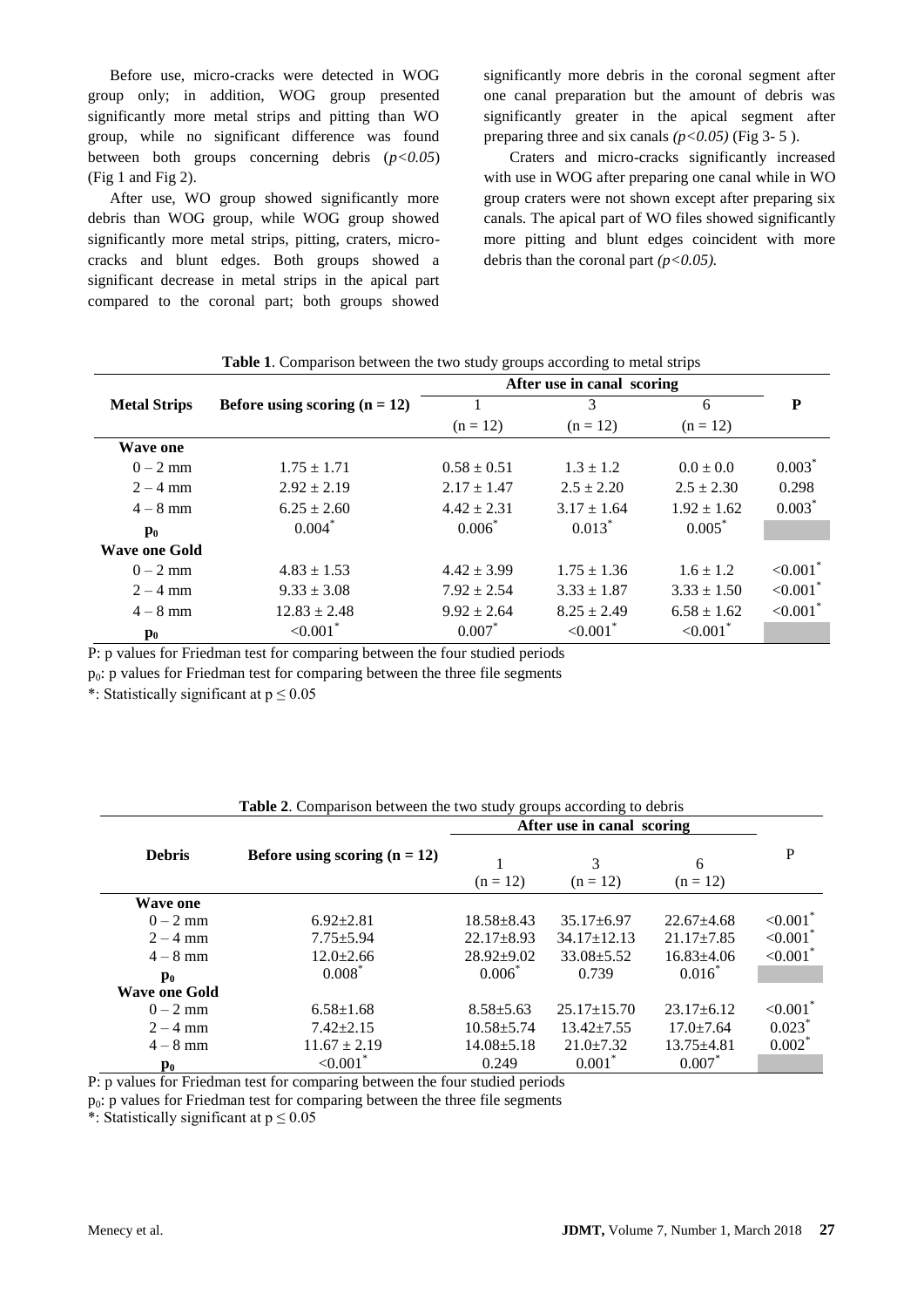| Table 3. Comparison between the two study groups according to pitting |
|-----------------------------------------------------------------------|
|-----------------------------------------------------------------------|

|                 |                                 | After use in canal scoring |                      |                 |             |
|-----------------|---------------------------------|----------------------------|----------------------|-----------------|-------------|
| <b>Pitting</b>  | Before using scoring $(n = 12)$ |                            | 3                    | 6               | P           |
|                 |                                 | $(n = 12)$                 | $(n = 12)$           | $(n = 12)$      |             |
| <b>Wave one</b> |                                 |                            |                      |                 |             |
| $0 - 2$ mm      | $0.17 \pm 0.58$                 | $0.50 \pm 1.17$            | $0.50 \pm 0.90$      | $1.0 \pm 1.13$  | 0.059       |
| $2 - 4$ mm      | $0.0 \pm 0.0$                   | $0.0 \pm 0.0$              | $0.0 \pm 0.0$        | $0.42 \pm 1.0$  | 0.112       |
| $4 - 8$ mm      | $0.25 \pm 0.87$                 | $0.0 \pm 0.0$              | $0.0 \pm 0.0$        | $0.33 \pm 0.78$ | 0.300       |
| $\mathbf{p}_0$  | 0.368                           | $0.050^*$                  | $0.049$ <sup>*</sup> | 0.096           |             |
| Wave one Gold   |                                 |                            |                      |                 |             |
| $0 - 2$ mm      | $1.0 \pm 1.35$                  | $1.17 \pm 1.64$            | $0.58 \pm 1.08$      | $2.75 \pm 1.48$ | $0.017^{n}$ |
| $2 - 4$ mm      | $0.75 \pm 0.97$                 | $0.75 \pm 1.22$            | $1.42 \pm 2.15$      | $3.75 \pm 1.48$ | 0.001       |
| $4 - 8$ mm      | $0.83 \pm 1.53$                 | $1.08 \pm 1.38$            | $2.0 \pm 1.35$       | $3.08 \pm 1.51$ | $0.005^*$   |
| $\mathbf{p}_0$  | 0.704                           | 0.670                      | 0.095                | 0.161           |             |

P: p values for Friedman test for comparing between the four studied periods

 $p_0$ : p values for Friedman test for comparing between the three file segments

\*: Statistically significant at  $p \le 0.05$ 

| <b>Table 4.</b> Comparison between the study groups according to craters |                                 |                            |                 |                      |                          |  |
|--------------------------------------------------------------------------|---------------------------------|----------------------------|-----------------|----------------------|--------------------------|--|
|                                                                          |                                 | After use in canal scoring |                 |                      |                          |  |
| <b>Craters</b>                                                           | Before using scoring $(n = 12)$ |                            | 3               | 6                    | P                        |  |
|                                                                          |                                 | $(n = 12)$                 | $(n = 12)$      | $(n = 12)$           |                          |  |
| <b>Wave one</b>                                                          |                                 |                            |                 |                      |                          |  |
| $0 - 2$ mm                                                               | $0.0 \pm 0.0$                   | $0.0 \pm 0.0$              | $0.0 \pm 0.0$   | $0.0 \pm 0.0$        |                          |  |
| $2 - 4$ mm                                                               | $0.0 \pm 0.0$                   | $0.0 \pm 0.0$              | $0.0 \pm 0.0$   | $0.0 \pm 0.0$        | $\overline{\phantom{0}}$ |  |
| $4 - 8$ mm                                                               | $0.0 \pm 0.0$                   | $0.0 \pm 0.0$              | $0.0 \pm 0.0$   | $0.50 \pm 0.90$      | $0.029$ <sup>*</sup>     |  |
| $\mathbf{p}_0$                                                           |                                 |                            |                 | $0.049$ <sup>*</sup> |                          |  |
| <b>Wave one Gold</b>                                                     |                                 |                            |                 |                      |                          |  |
| $0 - 2$ mm                                                               | $0.0 \pm 0.0$                   | $0.0 \pm 0.0$              | $0.0 \pm 0.0$   | $0.0 \pm 0.0$        |                          |  |
| $2 - 4$ mm                                                               | $0.0 \pm 0.0$                   | $0.08 \pm 0.29$            | $0.33 \pm 0.49$ | $0.33 \pm 0.49$      | 0.045                    |  |
| $4 - 8$ mm                                                               | $0.0 \pm 0.0$                   | $0.08 \pm 0.29$            | $0.58 \pm 0.90$ | $0.58 \pm 0.90$      | 0.066                    |  |
| $\mathbf{p}_0$                                                           |                                 | 0.607                      | 0.074           | 0.047                |                          |  |

P: p values for Friedman test for comparing between the four studied periods

p0: p values for Friedman test for comparing between the three file segments

\*: Statistically significant at  $p \le 0.05$ 

|                      | After use in canal scoring      |                 |                          |                 |                      |
|----------------------|---------------------------------|-----------------|--------------------------|-----------------|----------------------|
| <b>Micro-Cracks</b>  | Before using scoring $(n = 12)$ |                 | 3                        | 6               | P                    |
|                      |                                 | $(n = 12)$      | $(n = 12)$               | $(n = 12)$      |                      |
| Wave one             |                                 |                 |                          |                 |                      |
| $0 - 2$ mm           | $0.0 \pm 0.0$                   | $0.17 \pm 0.58$ | $0.0 \pm 0.0$            | $0.08 \pm 0.29$ | 0.572                |
| $2 - 4$ mm           | $0.0 \pm 0.0$                   | $0.0 \pm 0.0$   | $0.0 \pm 0.0$            | $0.25 \pm 0.45$ | $0.029$ <sup>*</sup> |
| $4 - 8$ mm           | $0.0 \pm 0.0$                   | $0.0 \pm 0.0$   | $0.0 \pm 0.0$            | $0.75 \pm 1.14$ | 0.007                |
| $\mathbf{p}_0$       |                                 | 0.368           | $\overline{\phantom{a}}$ | 0.268           |                      |
| <b>Wave one Gold</b> |                                 |                 |                          |                 |                      |
| $0 - 2$ mm           | $0.0 \pm 0.0$                   | $1.50 \pm 1.45$ | $2.0 \pm 1.54$           | $2.08 \pm 1.0$  | $0.001*$             |
| $2 - 4$ mm           | $0.42 \pm 0.90$                 | $0.83 \pm 1.53$ | $1.83 \pm 1.90$          | $2.42 \pm 1.93$ | 0.056                |
| $4 - 8$ mm           | $0.33 \pm 0.49$                 | $0.33 \pm 0.65$ | $2.50 \pm 0.90$          | $2.33 \pm 0.49$ | < 0.001              |
| $p_0$                | 0.115                           | 0.490           | 0.911                    | 0.598           |                      |

**Table 5**. Comparison between the study groups according to micro-cracks

P: p values for Friedman test for comparing between the four studied periods

p0: p values for Friedman test for comparing between the three file segments

\*: Statistically significant at  $p \le 0.05$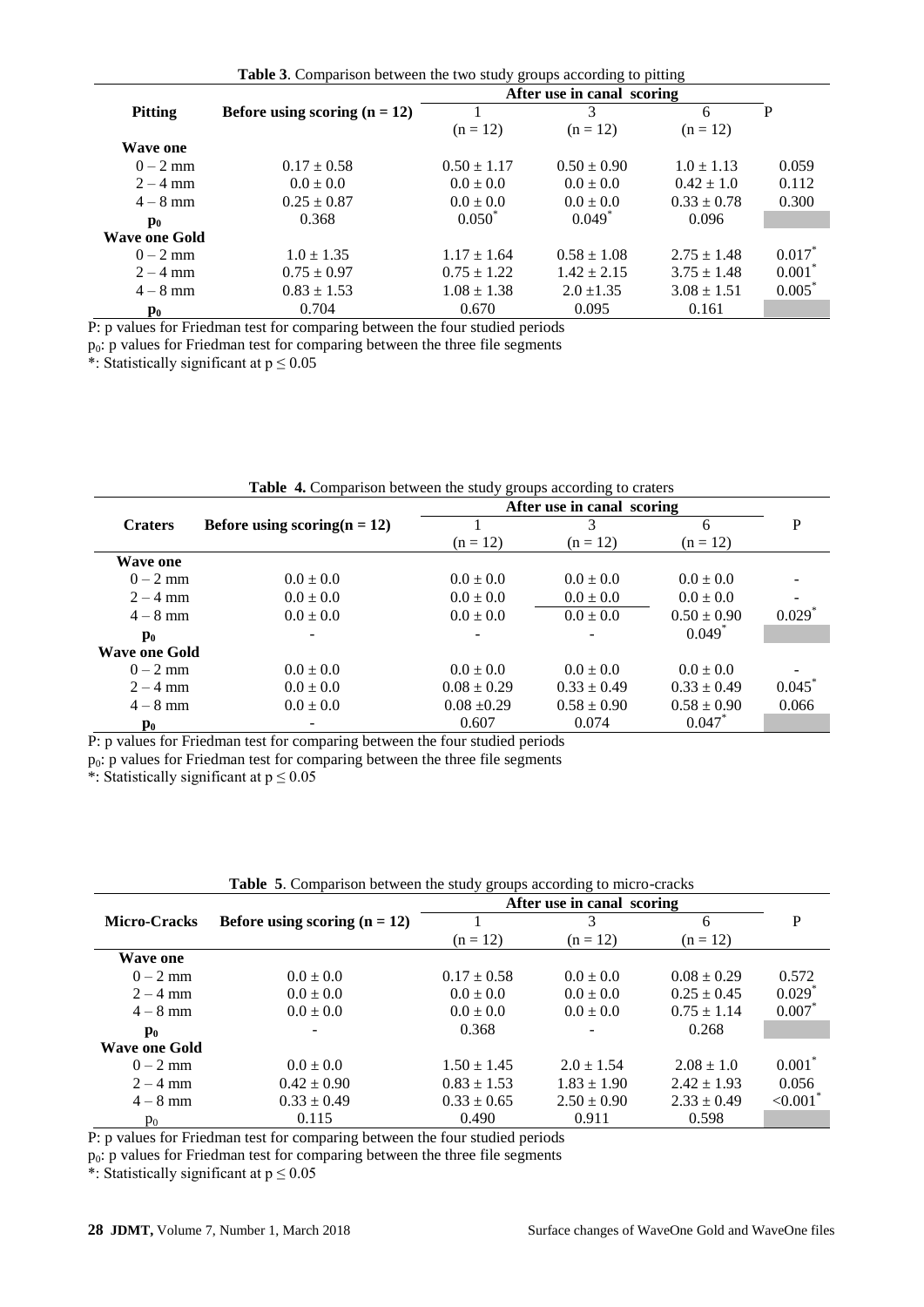**Table 6.** Comparison between the study groups according to blunt edges

| After use in canal scoring |                                 |                 |                 |                         |                        |
|----------------------------|---------------------------------|-----------------|-----------------|-------------------------|------------------------|
| <b>Blunt edges</b>         | Before using scoring $(n = 12)$ |                 |                 | 6                       | P                      |
|                            |                                 | $(n = 12)$      | $(n = 12)$      | $(n = 12)$              |                        |
| <b>Wave one</b>            |                                 |                 |                 |                         |                        |
| $0 - 2$ mm                 | $0.0 \pm 0.0$                   | $0.58 \pm 0.90$ | $1.33 \pm 1.37$ | $3.0 \pm 0.95$          | $\leq 0.001$           |
| $2 - 4$ mm                 | $0.0 \pm 0.0$                   | $0.0 \pm 0.0$   | $0.50 \pm 1.17$ | $0.75 \pm 1.36$         | $0.032$ <sup>*</sup>   |
| $4 - 8$ mm                 | $0.0 \pm 0.0$                   | $0.0 \pm 0.0$   | $0.25 \pm 0.62$ | $0.25 \pm 0.62$         | 0.112                  |
| $\mathbf{p}_0$             |                                 | $0.018^*$       | $0.038*$        | ${<}0.001$ <sup>*</sup> |                        |
| <b>Wave one Gold</b>       |                                 |                 |                 |                         |                        |
| $0 - 2$ mm                 | $0.0 \pm 0.0$                   | $1.58 \pm 1.83$ | $1.75 \pm 1.91$ | $2.75 \pm 0.97$         | $< 0.001$ <sup>*</sup> |
| $2 - 4$ mm                 | $0.0 \pm 0.0$                   | $0.67 \pm 1.72$ | $1.17 \pm 2.29$ | $2.33 \pm 1.37$         | < 0.001                |
| $4 - 8$ mm                 | $0.0 \pm 0.0$                   | $0.92 \pm 1.44$ | $1.0 \pm 2.34$  | $2.58 \pm 1.38$         | $\leq 0.001$           |
| $\mathbf{p}_0$             |                                 | 0.337           | 0.459           | 0.353                   |                        |

P: p values for Friedman test for comparing between the four studied periods

 $p_0$ : p values for Friedman test for comparing between the three file segments

\*: Statistically significant at  $p \le 0.05$ 



**Figure 1**. SEM image of new WaveOne file at 750X magnification.

**(A)** ;( 0-2mm) segment showing pitting (green arrow)

**(B)**; (2-4mm) segment showing debris (yellow arrows) and metal strips (blue arrow)

**(C)**; (4-8mm) segment showing debris (yellow arrows)

**(D)**; (4-8mm) segment showing pitting (green arrow)



**Figure 2**. SEM image of new WaveOne Gold file at 750X magnification

**(A)**; (0-2mm) segment showing pitting (green rrows)

**(B)** ;( 2-4mm) segment showing debris (yellow arrow) and metal strips (blue arrow)

**(C)** ;( 4-8mm) segment showing micro-cracks (red arrows) parallel to the machining marks (white arrow)

**(D)** ;( 4-8mm) segment showing metal strips (blue arrow)



**Figure 3**.SEM image of WaveOne Gold file after use in six canals at 750X magnification.

**(A)**; (0-2mm) segment showing debris (yellow arrow) and blunt edge (black arrow)

**(B)** ;( 2-4mm) segment showing blunt edge (black arrow) **(C)**; (4-8mm) segment showing pitting (green arrow) **(D)** (4-8mm) segment showing crater (blue arrow)



**Figure 4**.SEM image of WaveOne file after use in six canals at 750X magnification

(A); (0-2mm) segment showing blunt edge (black arrow)

(B); (2-4mm) segment showing debris (yellow arrow) and blunt edge (black arrow)

(C) ;( 4-8mm) segment showing debris (yellow arrow) (D);( 4-8mm) segment showing debris (yellow arrow) and

micro-crack (red arrow).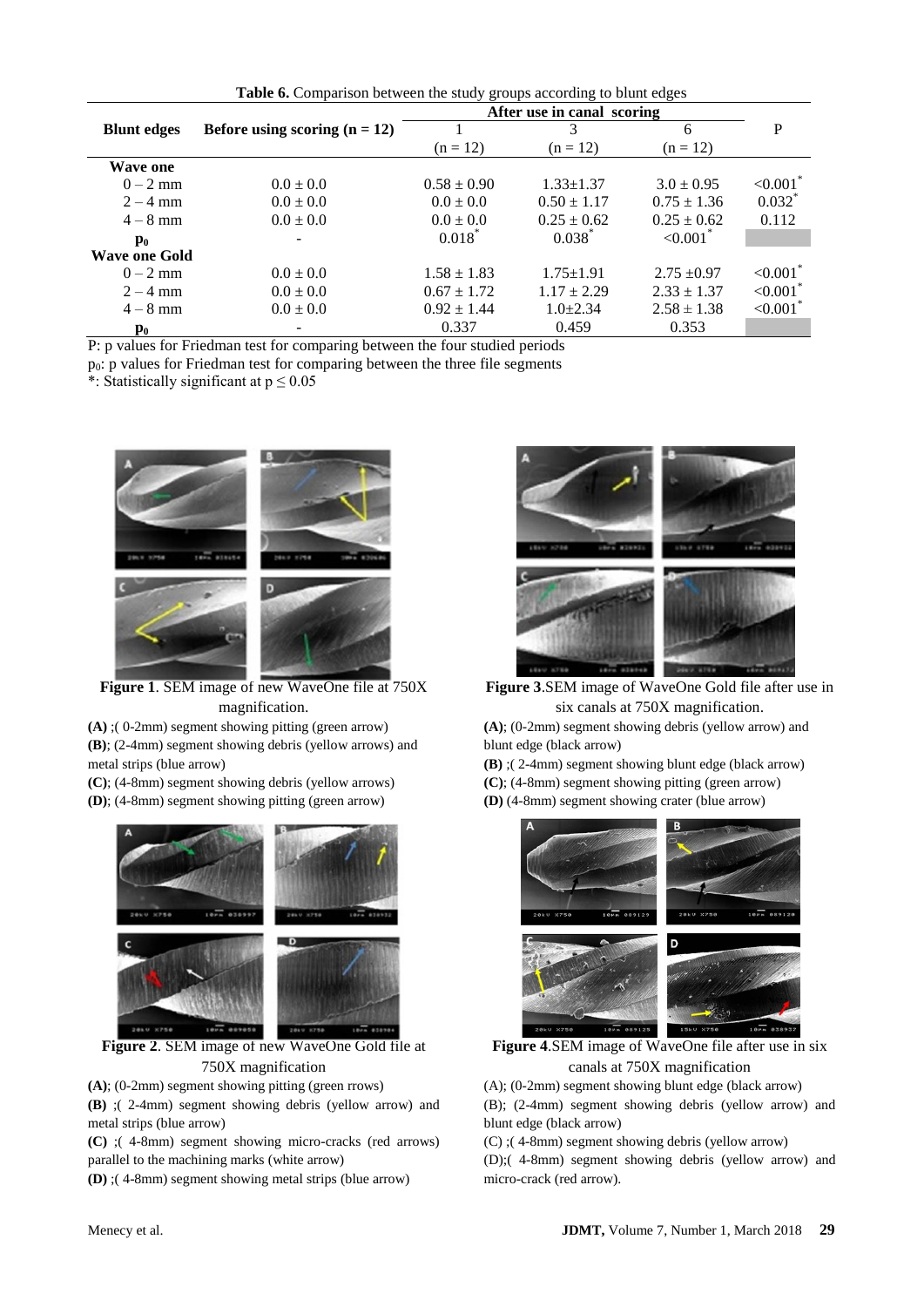

**Figure 5**.SEM image of WaveOne Gold file after use in three canals at 750X magnification **(A)**; (0-2mm) segment showing debris (yellow arrow) **(B)**; (2-4mm) segment showing blunt edge (black arrow), micro-crack (red arrow) and debris (yellow arrow) **(C)**; (4-8mm) segment showing debris (yellow arrow) and

blunt edge (black arrow)

**(D)**; (4-8mm) segment showing debris (yellow arrow)

#### **Discussion**

In the present research, two recent brands of rotary Ni-Ti files, WaveOne and WaveOne Gold were examined with SEM for surface changes before and after use. WaveOne Gold displayed significantly more surface defects before use than expected and earlier surface defects after use were obviously recognized than WaveOne.

WaveOne and WaveOne Gold files are reciprocating single file systems requiring less time than fullsequence rotary systems; and stress on the instrument is relieved through bi-directional reciprocating motion, thereby extending their durability and resistance to cyclic fatigue in comparison with systems that use continuous rotation motion (4). On the other hand, the manufacturer claimed that the section, size and geometry of WOG have been modified compared to WO and the metallurgy of this file has been changed from M-wire to a Gold alloy by heat treatment after milling to provide enhanced mechanical properties than conventional Ni-Ti and M-wire files (5, 9). This research was established to investigate such claims.

For standardization in the current study, the primary file of each brand was used to prepare the canals to full working length after establishing glide path according to the recommended protocol by the manufacturer (9). The manufacturer recommends single use of WO and WOG files to prevent cross infection and prevent unexpected separation; each file in this study was used for preparation of six root canals to resemble the clinical situation where more than one molar for one same patient can be prepared or for one molar with six canals as has been reported in the literature (10, 11).

Manufacturing Ni-Ti endodontic instruments is more complex than that of stainless steel instruments, as the files have to be machined rather than twisted which results in surface imperfections. (12) Bhagabati*et al.*  (13) reported that these defects can reduce cutting efficiency of the file and increase liability to fracture. In the current study, both files showed surface defects and machining marks under SEM before use. Fatma and Ozgur (14) reported the difficulty of machining defectfree Ni-Ti instruments in WaveOne primary files, and Hanan*et al.* (15) observed a larger number of surface defects in WaveOne files compared with the Reciproc instruments. Micro-cracks were detected only in WOG group, while WOG files showed significantly more pitting and metal strips than WO files. This might be due to the different heat treatment processes performed on WOG file after machining which obviously could not eliminate surface defects (3).

In the present research, both studied files showed a significant increase in surface defects including microcracks, debris, blunt edges, pitting and craters after being used. WOG files displayed significant microcracks after being used in one canal; on the other hand, these defects were detected after preparing six canals in WO group. This early appearance of micro-cracks in WOG group might be due to the presence of significantly greater surface defects in this group before use. According to Tsujimoto*et al* (16), micro-cracks occur on the surface of a heat-treated file when stress concentration is coincident with machining marks or defects.

Despite the cleaning process performed after using instruments, dentin debris was still detected in both groups; this could be due to surface imperfections and roughness resulting from manufacturing process. WO group showed significantly more debris than WOG group after use which might be due to the modified convex triangular cross-section of WO file that touches canal walls at three points compared to the alternating offset parallelogram-shaped cross section of WOG file that touches canal walls at two or one point only (17). This is in accordance with the study by Ha *et al* (18). who found a relationship between instruments' cross-sectional designs and contact area with canal walls that causes more digging into dentinal walls and engage more debris.

Both files showed significantly more debris at their coronal part after one canal preparation than the apical part. On the other hand, when using the files for preparation of more canals, the debris significantly increased in the apical part rather than the coronal part. WO and WOG files were designed in a manner that auger debris coronally by unequal bi-directional reciprocating motion and regressive taper coronally, but increasing file taper and contact with canal walls at the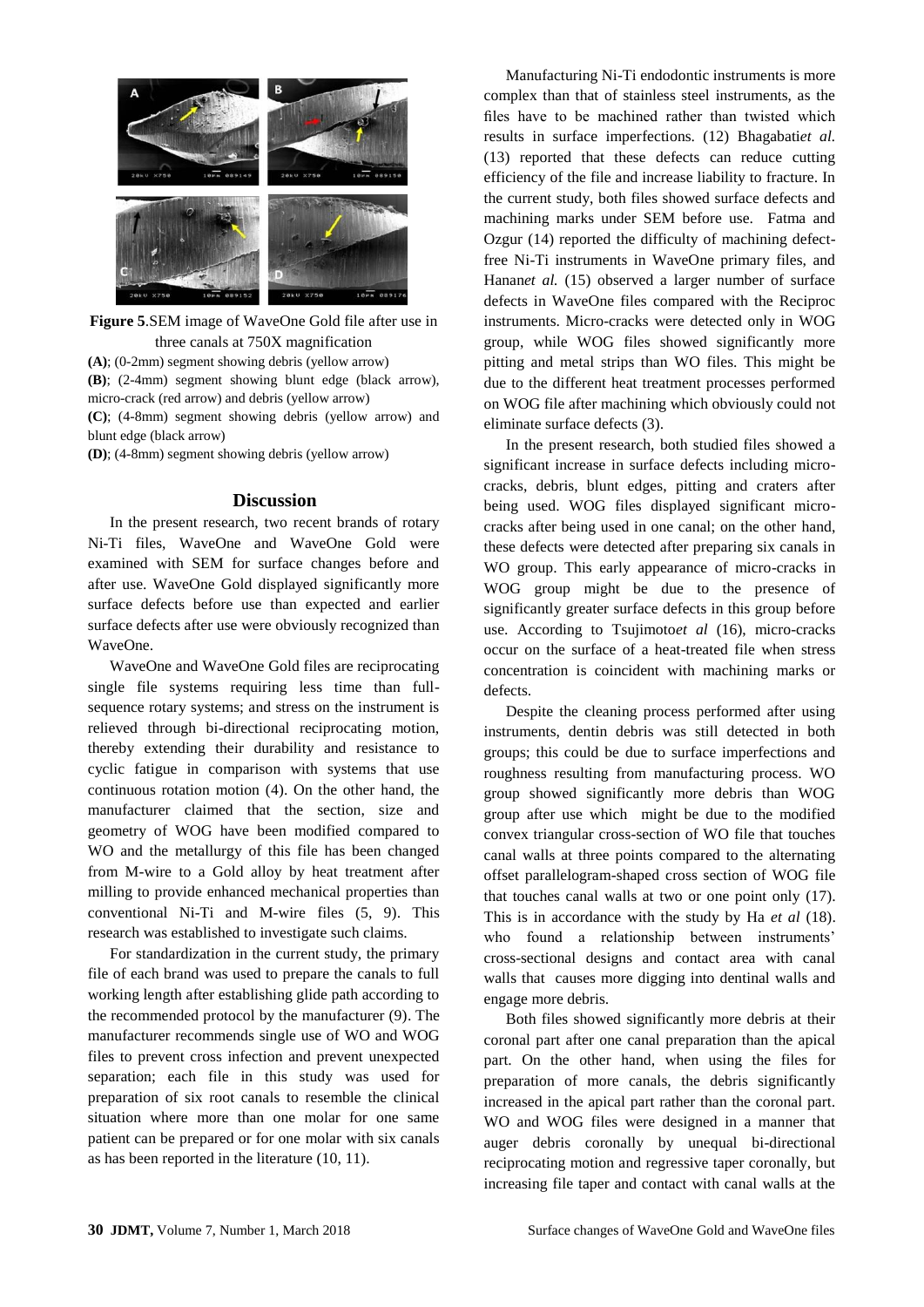apical part of the files leads to clogging of this part with debris during further instrumentation (17).

In this study, both files showed a significant increase in blunt edges after being use. Caballero *et al*. (19). reported that blunt edges are produced by friction of the instruments against root canal walls. WOG showed significantly more blunt edges than WO despite less friction with canal walls which might be due to their different metallurgy such as greater austenitic phase in WOG that increase liability to wear and permanent deformation (3, 18). In addition, WO files showed significantly more blunt edges and fewer metal strips at the tip compared with the coronal part due to greater friction with canal walls because of the greater taper at this area in addition to convex triangular crosssectional design with three contact points with canal walls  $(17)$ <sup>.</sup>

In the current study, craters were detected in both study groups after use in addition to significant increase in pitting. Formation of craters and pitting on the surface of Ni-Ti files after use was explained by Cai*et al.* (20) as a result of corrosion and deterioration of NiTi instruments during instrumentation in the presence of NaOCl and EDTA. Also, a study by Cabarello*et al* (19). Reported that NaOCl was associated with deterioration of the surface of the instrument as a result of a chemical reaction creating roughness, pitting and large craters.

By tracking back the thermo-mechanical manufacturing process and the metallurgy of both Ni-Ti files, Wave One Gold file was subjected to heat treatment after milling. This led to increase in austenitic finish temperature of the file, which means that the austenitic phase is greater than martensitic during canal preparation rendering the file more subjected to permanents deformation and surface changes which might support our findings. This was in agreement with Shen *et al* (3). Who found that K3XF files subjected to heat treatment similar to WOG had a different phase transformation behavior which may be attributed to heat treatment history of the instruments.

Although WO file showed fewer surface defects after use in our study, the apical part of this file constitutes a weakness point showing significantly more pitting and blunt edges coincident with more accumulation of debris as a result of it's cross-sectional design and regressive taper.

An important finding of this study is that no complete fracture was detected in both study groups which means that WaveOne and WaveOne Gold primary files are safe for use in up to six root canals, as was explained by Generali *et al* (21). As the ciprocating movement appears to prevent or delay exceeding the elastic limit of the alloy and subsequent plastic deformation and fracture. In addition, Tsujimoto*et al.* (16). Reported that heat-treated files are less likely to display sudden fracture because of the short microcracks pattern developed on their surface after use in comparison with longer cracks found on other types of Ni-Ti files. This is in agreement with the findings of Pirani *et al* (22). And Cunha *et al* (23). but contradict the study by Shen *et al*. (24) who reported fracture of Wave One files after clinical use; this difference might be attributed to random collection of discarded files from four different specialists of different skills.

# **Conclusion**

The thermo-mechanical process used for manufacturing either WaveOne or WaveOne Gold files could not completely eliminate machining surface defects, however, both files are safe to prepare up to six canals although root canals with severely curved or narrow apical part may pose a challenge for both files. Further investigations concerning metallurgy of Gold Ni-Ti alloy is required using other methods as X-ray diffraction and Differential Scanning Calorimetry

# **References**

- 1. Gao Y, Gutmann JL, Wilkinson K, Maxwell R, Ammon D. Evaluation of the impact of raw materials on the fatigue and mechanical properties of ProFile Vortex rotary instruments. J Endod 2012; 38: 398–401.
- 2. Berendt C. Method of preparing Nitinol for use in manufacturing instruments with improved fatigue resistance. US Patent Application 20070072147, 2007. Available from: https://www.google. com/patents/ US 20070072147 # backward-itations.
- 3. Shen Y, Zhou HM, Wang Z, Campbell L, Zheng YF, Haapasalo M. Phase transformation behavior and mechanical properties of thermo-mechanically treated K3XF nickel-titanium instruments. [J Endod](https://www.ncbi.nlm.nih.gov/pubmed/?term=Phase+Transformation+Behavior+and+Mechanical+Properties+of+Thermomechanically+Treated+K3XF+Nickel-Titanium+Instruments) 2013; 39: 919-23.
- 4. [Topcuoglu HS,](https://www.ncbi.nlm.nih.gov/pubmed/?term=Top%C3%A7uo%C4%9Flu%20HS%5BAuthor%5D&cauthor=true&cauthor_uid=27344032) [Duzgun S,](https://www.ncbi.nlm.nih.gov/pubmed/?term=D%C3%BCzg%C3%BCn%20S%5BAuthor%5D&cauthor=true&cauthor_uid=27344032) [Akt A,](https://www.ncbi.nlm.nih.gov/pubmed/?term=Akt%C4%B1%20A%5BAuthor%5D&cauthor=true&cauthor_uid=27344032) [Topcuoglu](https://www.ncbi.nlm.nih.gov/pubmed/?term=Top%C3%A7uo%C4%9Flu%20G%5BAuthor%5D&cauthor=true&cauthor_uid=27344032) G. Laboratory comparison of cyclic fatigue resistance of WaveOne Gold, Reciproc and WaveOne files in canals with a double curvature. Int [Endod J](https://www.ncbi.nlm.nih.gov/pubmed/?term=Laboratory+comparison+of+cyclic+fatigue+resistance+of+WaveOne+Gold%2C+Reciproc+and+WaveOne+files+in+canals+with+a+double+curvature+H.+S.+Topc%01uo%01glu) 2017; 50: 713-7.
- 5. Hieawy A, Haapasalo M, Zhou H, Wang ZJ, Shen Y. Phase transformation behavior and resistance to bending and cyclic fatigue of ProTaper Gold and ProTaper Universal Instruments. J Endod 2015; 41: 1134–8.